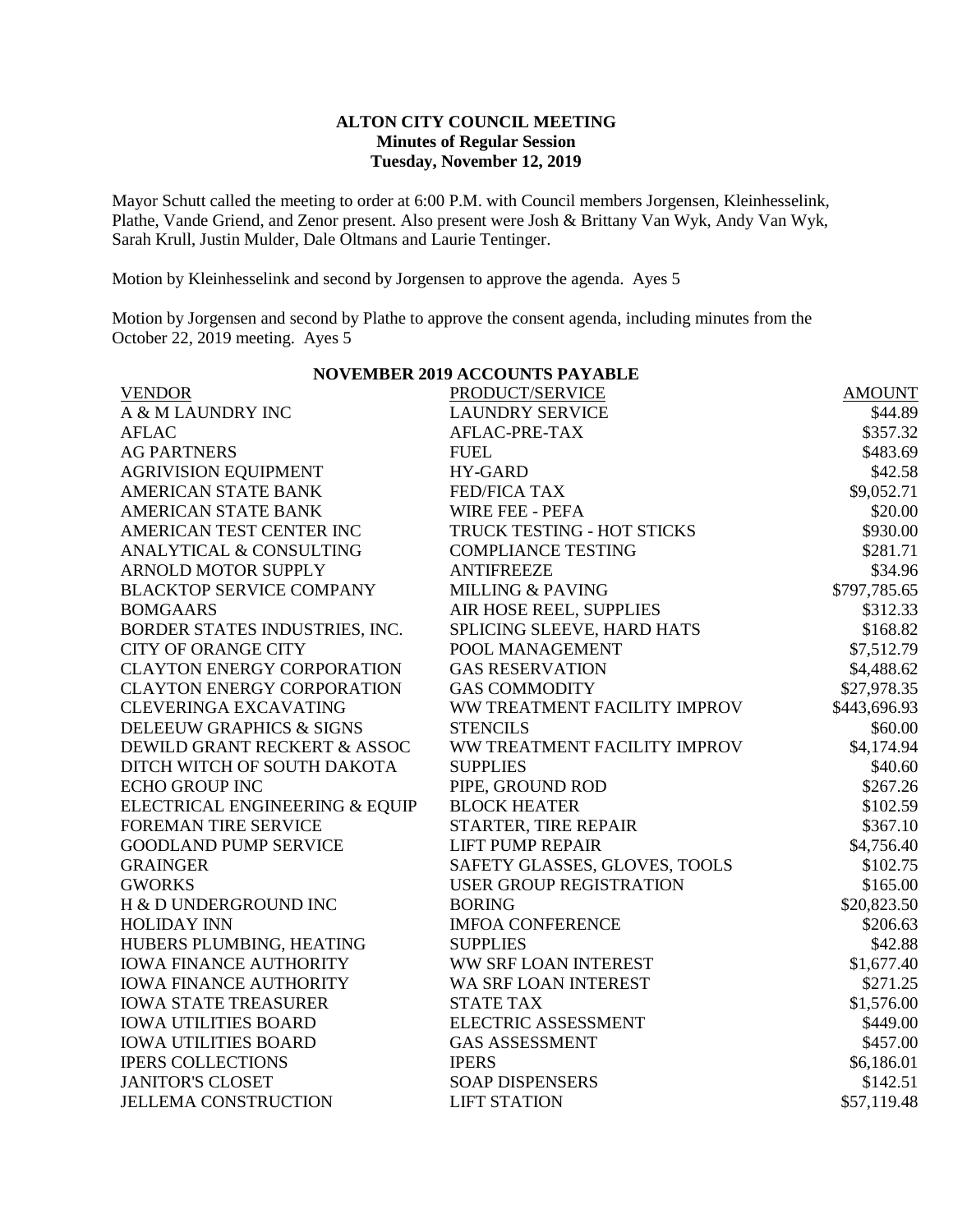| KLAY, VELDHUIZEN, BINDNER, DEJONG LEGAL FEES |                                           | \$959.00       |
|----------------------------------------------|-------------------------------------------|----------------|
| <b>KGM</b>                                   | REGULATOR, GASKET                         | \$136.27       |
| <b>KOPETSKYS ACE</b>                         | <b>SUMP PUMP</b>                          | \$307.03       |
| <b>KRESS, APRIL</b>                          | <b>EXHAUST REPAIR</b>                     | \$115.63       |
| MIDAMERICAN ENERGY                           | <b>STREET LIGHTS</b>                      | \$233.03       |
| <b>MIDWEST FIRE &amp; REPAIR</b>             | TRUCK MAINTENANCE & TESTING               | \$1,231.27     |
| MIKES WELDING & REPAIR                       | <b>SUPPLIES, CYLINDER</b>                 | \$256.65       |
| MISSOURI RIVER ENERGY SERVICES               | <b>SUBSTATION TESTING</b>                 | \$853.50       |
| MISSOURI RIVER ENERGY SERVICES               | <b>ELECTRIC</b>                           | \$52,743.89    |
| MUNICIPAL UTIL-BILLS                         | <b>UTILITIES</b>                          | \$1,379.68     |
| <b>NEAL CHASE LUMBER CO</b>                  | SUPPLIES, GAZEBO ROOFING, HINGES          | \$1,375.83     |
| ORANGE CITY MUNICIPAL UTILITIES              | <b>BULK WATER</b>                         | \$5,072.97     |
| ONE OFFICE SOLUTION                          | <b>OFFICE SUPPLIES</b>                    | \$350.96       |
| ORANGE CITY HEALTH SYSTEM                    | <b>DRUG TEST</b>                          | \$30.00        |
| ORANGE CITY SANITATION                       | <b>GARBAGE HAULING</b>                    | \$6,699.85     |
| <b>PAYROLL</b>                               | PAYROLL CHECKS ON 10/30/2019              | \$28,848.29    |
| PEFA, INC                                    | <b>GAS COMMODITY</b>                      | \$10,850.00    |
| PLUIM PUBLISHING CO., INC.                   | <b>FIRE AD</b>                            | \$358.75       |
| <b>RICE SIGNS</b>                            | <b>STREET SIGNS</b>                       | \$52.00        |
| SIOUX COMMERCIAL SWEEPING INC                | <b>CRACK SEALING</b>                      | \$32,997.25    |
| <b>SIOUX COUNTY ENGINEER</b>                 | <b>GRAVEL</b>                             | \$536.40       |
| SIOUX COUNTY RECORDER                        | <b>ATV REGISTRATION</b>                   | \$18.75        |
| SIOUX GOLF & COUNTRY CLUB                    | ECONOMIC DEVELOPMENT CONTRIB              | \$14,000.00    |
| SIOUXLAND PRESS                              | <b>PUBLICATIONS</b>                       | \$413.23       |
| SKARSHAUG TESTING LAB.                       | <b>INSULATED SWITCHING STICK, TESTING</b> | \$557.05       |
| <b>LAURIE TENTINGER</b>                      | <b>MILEAGE</b>                            | \$191.98       |
| T & L TOOLS                                  | <b>SUPPLIES</b>                           | \$160.00       |
| THOMPSON INNOVATION                          | TEMPORARY PANEL, ALARM                    | \$17,255.35    |
| TOWN & COUNTRY IMPLEMENT                     | <b>TRUCK REPAIRS</b>                      | \$1,328.31     |
| <b>TREASURER OF STATE</b>                    | UNCLAIMED PROPERTY                        | \$435.55       |
| TREASURER - STATE OF IOWA                    | <b>WATER EXCISE TAX</b>                   | \$1,218.00     |
| TREASURER - STATE OF IOWA                    | <b>SALES TAX</b>                          | \$2,006.00     |
| <b>U.S. POSTMASTER</b>                       | <b>POSTAGE</b>                            | \$500.00       |
| UMB BANK, N.A.                               | 2009A BOND INTEREST                       | \$1,721.25     |
| UMB BANK, N.A.                               | 2013A BOND INTEREST                       | \$1,125.00     |
| UMB BANK, N.A.                               | 2013B BOND INTEREST                       | \$2,256.25     |
| UMB BANK, N.A.                               | 2015 BOND INTEREST                        | \$5,508.75     |
| UMB BANK, N.A.                               | 2016 BOND INTEREST                        | \$14,594.50    |
| UMB BANK, N.A.                               | 2019 BOND INTEREST                        | \$14,848.17    |
| UNITYPOINT CLINIC-OCC MED                    | <b>DRUG TESTS</b>                         | \$84.00        |
| <b>USA BLUE BOOK</b>                         | HYDRANT DIFFUSER, HOSE                    | \$306.19       |
| UTILITY EQUIPMENT CO.                        | <b>COUPLINGS, FITTINGS</b>                | \$1,039.93     |
| VAN ES CONSTRUCTION                          | <b>SHINGLE GAZEBO</b>                     | \$750.00       |
| <b>VERIZON WIRELESS</b>                      | <b>CELL PHONES</b>                        | \$259.56       |
| <b>VISA</b>                                  | TRAINING, SUPPLIES, REC EQUIPMENT         | \$660.75       |
| <b>WELLMARK BC/BS</b>                        | <b>GROUP INSURANCE</b>                    | \$9,247.64     |
| WESCO DISTRIBUTION, INC.                     | WIRE, TRANSFORMER BOX PAD                 | \$2,300.50     |
| WEST IOWA TELEPHONE                          | TELEPHONE, FAX, INTERNET                  | \$581.94       |
| <b>WILLIAMS &amp; CO</b>                     | <b>AUDIT</b>                              | \$3,700.00     |
|                                              | TOTAL ACCOUNTS PAYABLE CHECKS             | \$1,634,636.55 |
|                                              |                                           |                |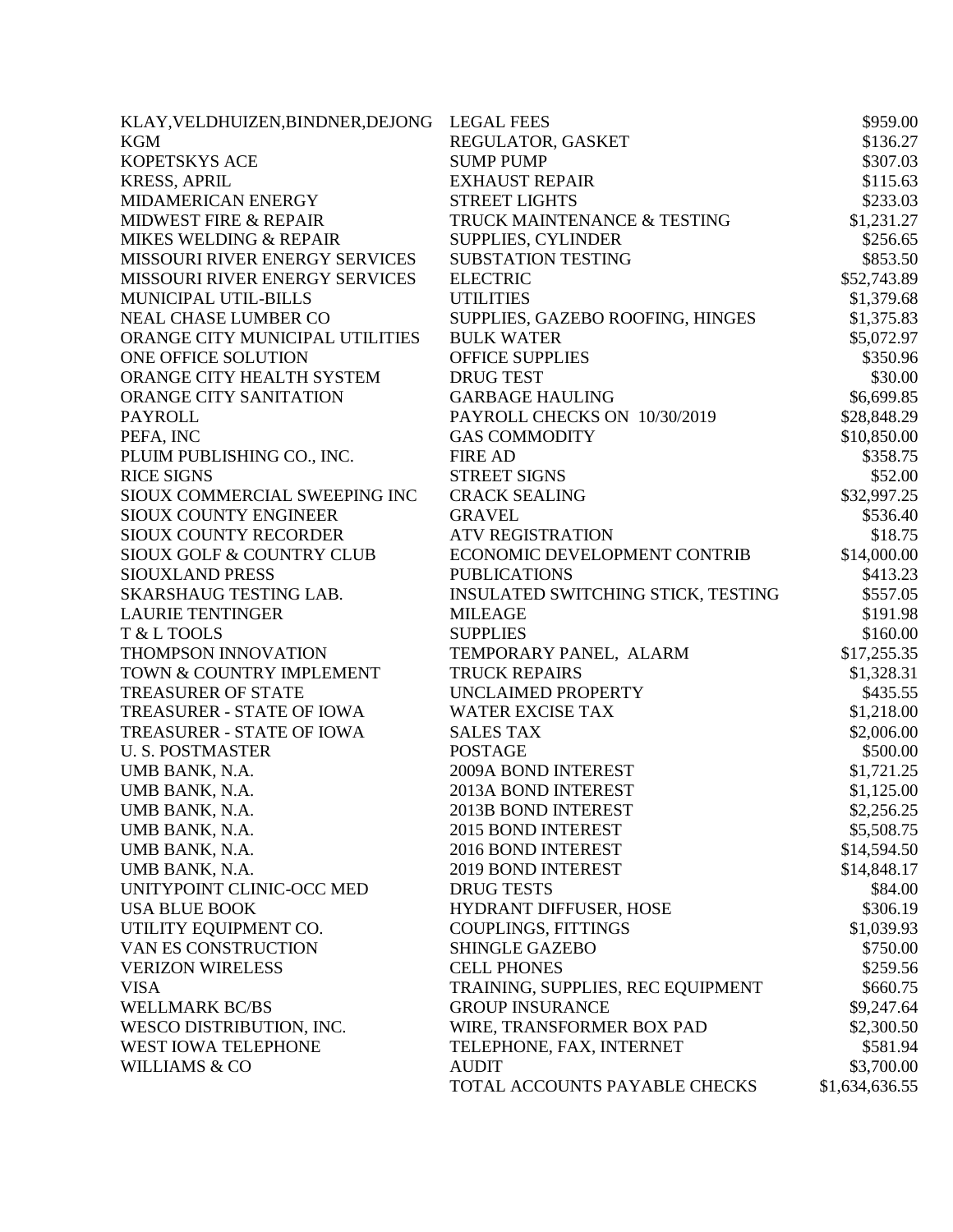**WASTEWATER SERVICE CONNECTION:** Andy Van Wyk and Josh Van Wyk spoke to the Council about issues they have encountered in installing a sewer service line to Van Wyk Concrete. They discussed alternate options with the Council.

Motion by Vande Griend and second by Jorgensen to grant an eight month extension for Van Wyk Concrete to install sewer service. Ayes 5

Josh & Brittany Van Wyk, and Andy Van Wyk left meeting at 6:15.

**BUDGET AMENDMENT:** Oltmans presented the FY20 Budget Amendment and explained the amended amounts.

Mayor Schutt opened a public hearing at 6:15 PM. No written or oral comments were received. Mayor Schutt closed the public hearing at 6:18 PM.

**RESOLUTION 19-30 "A RESOLUTION OF THE CITY COUNCIL OF ALTON, IOWA, ADOPTING THE BUDGET AMENDMENT FOR FISCAL YEAR ENDING JUNE 30, 2020"** was introduced and moved for adoption by Council Member Plathe. Jorgensen seconded the motion to adopt.

On roll call vote: Ayes: Jorgensen, Kleinhesselink, Plathe, Vande Griend Zenor Nays: None

Whereupon the Mayor Schutt declared the Resolution duly adopted.

**VETERANS' PARK:** Members of the Alton's Veterans' Memorial Organization spoke to Oltmans about the City assuming control of the Alton's Veterans' Memorial Fund. They are currently a 501C3 and are investigating disbanding. The funds in their account would be transferred to the City and a Fund would be established for the memorial. The City has an agreement with them and already is responsible for the maintenance

Motion by Plathe and second by Kleinhesselink to accept the Alton's Veterans' Memorial Fund into City Funds. Ayes 5

**LIQUOR LICENSE:** The Double D Bar submitted a request for renewal of their liquor license with outdoor service and Sunday sales as well as a change of ownership.

Motion by Kleinhesselink and second by Vande Griend to approve the liquor license with outdoor service and Sunday sales for Double D and change of ownership. Ayes 5

**SGGC:** Zenor, representing SGCC, presented the slate of nominees for election to the SGCC board.

Motion by Kleinhesselink and second by Plathe to approve the slate of nominees for election to the SGCC board. Ayes 5

**2019 TIF DEBT CERTIFICATION:** Oltmans presented the Council with the 2019 TIF Debt Certifications.

Motion by Vande Griend and second by Jorgensen to approve the Urban Renewal District FVM2-1 2019 Certification. Ayes 5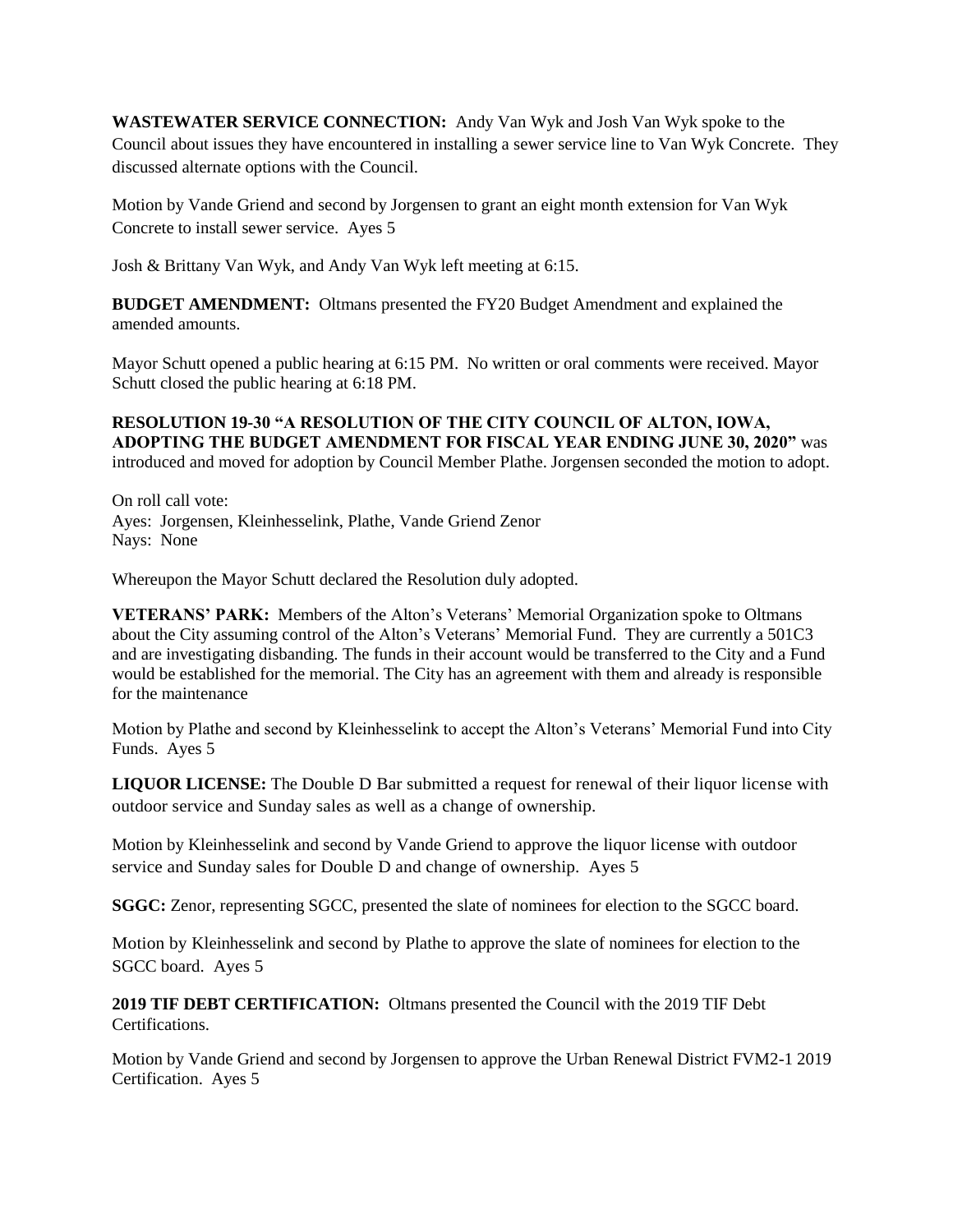Motion by Vande Griend and second by Zenor to approve the Urban Renewal District Global 2019 Certification. Ayes 5

## **NWI AREA SOLID WASTE AGENCY:**

Motion by Kleinhesselink and second by Jorgensen to approve Mayor Schutt's appointment of Oltmans as primary and Schutt as secondary representatives for the City to the NWI Area Solid Waste Agency. Ayes 5

**CITY ATTORNEY:** Oltmans presented the contract for services with Brad De Jong for 2020.

Motion by Jorgensen and second by Zenor to approve the City Attorney Contract as presented for 2020. Ayes 5

**ZONING:** Oltmans presented the Council with a contract from Quintin Van Es, Independent Contractor for 2020. There were no changes from the 2019 contract.

Motion by Zenor and second by Kleinhesselink to approve the 2020 Contract for Independent Contractor. Ayes 5

**2020 MAYORAL APPOINTMENTS:** Mayor Schutt presented his appointments for the new Council members to Committees. The Mayor appointed Harlan Jorgensen as Mayor Pro Tem, Mulder to Streets and Sidewalks, E911, and Community Protection, Krull to Personnel, Electric and Gas, and Human Development.

Motion by Kleinhesselink and second by Vande Griend to approve the Mayor's appointments of new Council Members to Committees. Ayes 5

**2019 STREET PROJECTS:** Oltmans updated the Council on the crack sealing, line painting and patching done in town.

The Council discussed the work that Blacktop Services will need to repair on the milling and paving done this year.

Motion by Jorgensen and second by Zenor to withhold a retainage of 10% of Blacktop Services invoice until repair work is complete. Ayes 5

**ELECTRIC UTILITY:** Oltmans informed the council that boring is done for the year and staff has set another transformer and junction box.

**GAS UTILITY:** Council completed Public Officials Public Awareness Training.Oltmans updated the Council on Gas Utility projects completed and meters installed.

**WASTEWATER:** Oltmans informed the Council that the majority of the Lagoon Project is completed. There may be some residual dredging to be done, as well as the new road and some pads to be poured, but the project is nearing completion.

Work at the lift station continues. The walls are poured and roof is on, Thompson Electric will need to rewire and set the controls. The concrete around the building will wait until next year for more optimal conditions.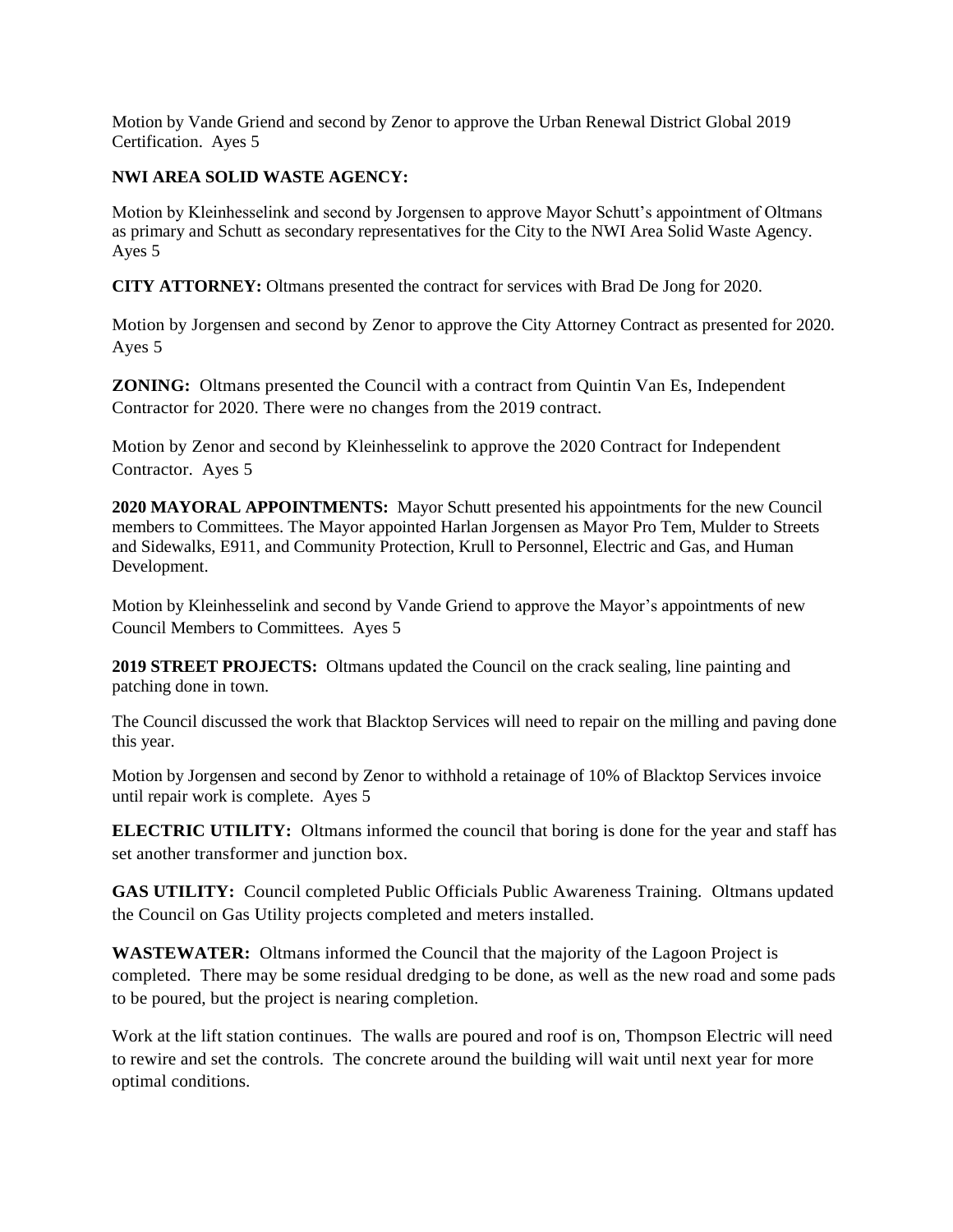**CHAMBER PARK:** Van Es Construction completed the shingling of the gazebo in the Chamber Park.

**HHM COLLECTION:** The HHM collection on September 18 yielded 4,540 pounds of safely discarded materials between the Cities of Alton and Orange City.

**E-RECYCLING:** The E-Recycling event held on October 25 & 26 brought in 29,724 pounds of electronics.

**OTHER BUSINESS:** The Council discussed possible dates for The End of Year Employee Appreciation Party.

The City's current lawn tractor is having problems with the 4-wheel drive. It was the consensus of the Council to lease a new lawn tractor and instruct staff to begin the paperwork process.

### **PERSONNEL:**

**RESOLUTION 19-28 "A RESOLUTION OF THE CITY COUNCIL OF ALTON, IOWA, SETTING SALARIES AND WAGES FOR APPOINTED OFFICERS AND EMPLOYEES OF THE CITY FOR FISCAL YEAR 2019-2020"** was introduced and moved for adoption by Council Member Plathe. Kleinhesselink seconded the motion to adopt.

On roll call vote: Ayes: Jorgensen, Kleinhesselink, Plathe, Vande Griend Zenor Nays: None

Whereupon the Mayor Schutt declared the Resolution duly adopted.

#### **RESOLUTION 19-31 "A RESOLUTION OF THE CITY COUNCIL OF ALTON, IOWA, SETTING WAGES FOR LIBRARY EMPLOYEES FOR FISCAL YEAR 2019-2020"** was introduced and moved for adoption by Council Member Kleinhesselink. Plathe seconded the motion to adopt.

On roll call vote: Ayes: Jorgensen, Kleinhesselink, Plathe, Vande Griend Zenor Nays: None

Whereupon the Mayor Schutt declared the Resolution duly adopted.

# **EMPLOYEE BENEFITS PACKAGE:**

Oltmans and Tentinger were asked to leave the meeting at 6:45 PM.

Discussion was held on the Wellmark Health Benefits Plan

Motion by Plathe and second by Kleinhesselink to change the Health plan from the EV5 Plan to the EV7 Plan. Ayes 5

Oltmans and Tentinger returned to the meeting at 6:52 PM.

Motion by Kleinhesselink and second by Zenor to adjourn the meeting at 6:53 PM. Ayes 5